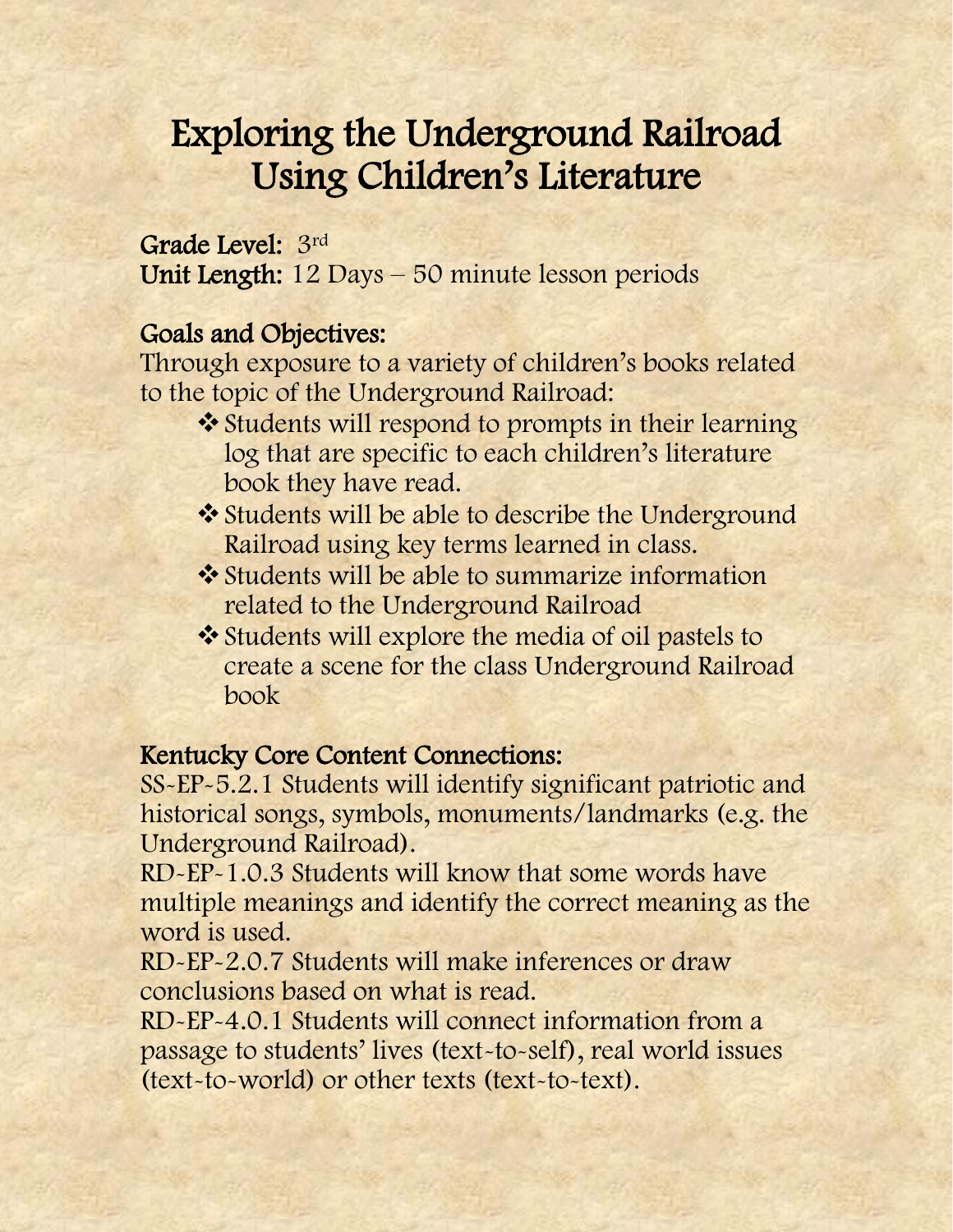WR-E-4.9.0 Drafting – Writing for an intended audience, developed and organized writing WR-E-4.10.0 Revising (Content/Ideas) Conferring with teacher and checking for accuracy of content AH-04-4.4.2 Students will use a variety of media and art processes to produce two-dimensional and threedimensional artwork.

#### Context:

While students my have some awareness of the Underground Railroad, this unit should broaden their understanding of the Underground Railroad and this era in history.

### Materials and Resources:

Children's Books/Magazine: A Picture Book of Harriet Tubman by David A. Adler



Sweet Clare Sweet Clara and the Freedom Quilt by Deborah Hopkinson



If You Traveled on the Underground Railroad **n** Levine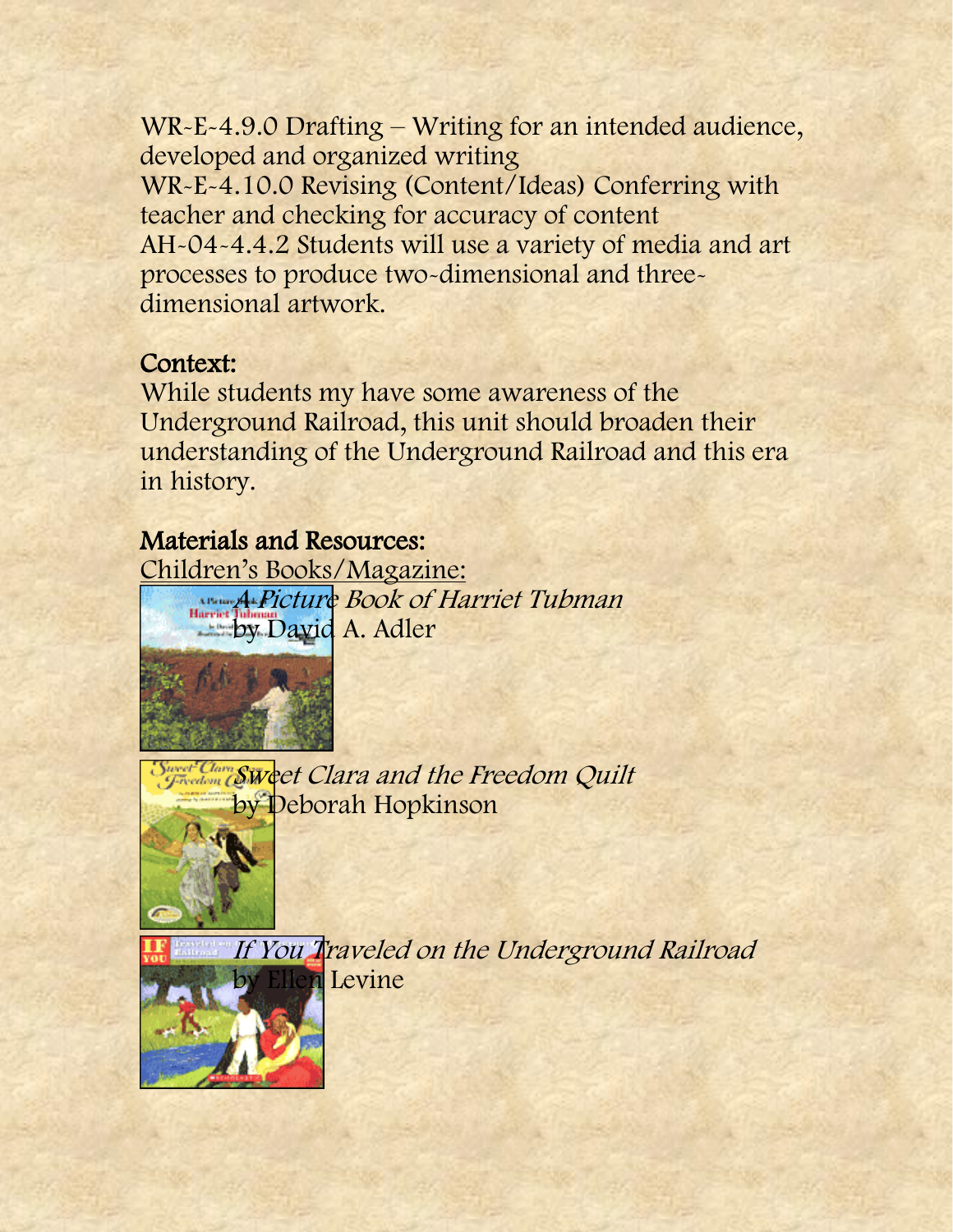

Aunt Harriett's Underground Railroad in the Sky by Faith Ringgold

Follow the Drinking Gourd **Heanette Winter** 



Underground Rids Discover - The Underground Railroad (Magazine)



Learning Logs "Quilt Squares" paper Black construction paper Oil pastels Mobile Laptop Computer Lab Projector

# Procedures:

### Day 1

1. Key vocabulary - Divide all of the terms equally among the small groups so that each group has approximately 5 words. Students will use a variety of resources provided by the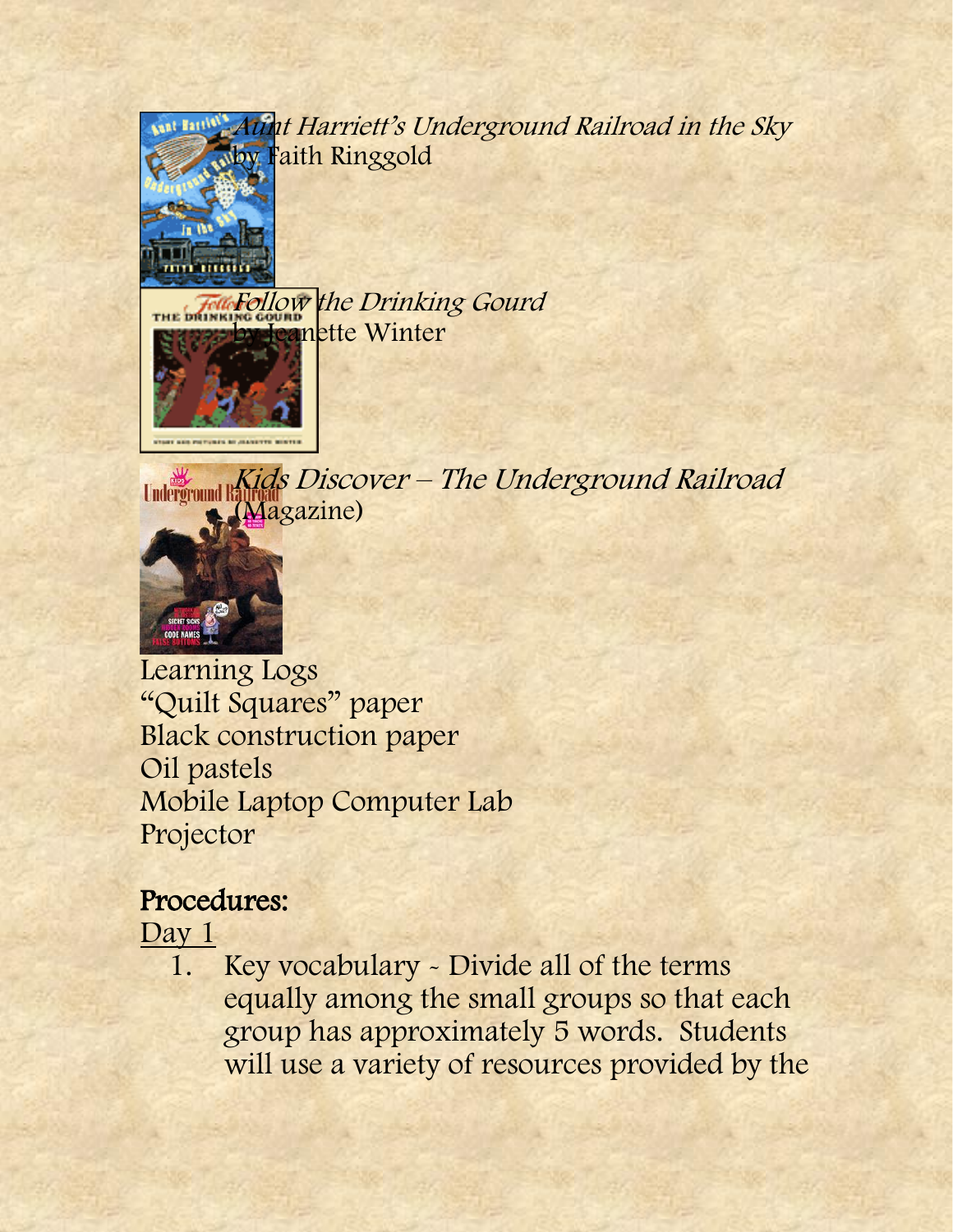teacher to create appropriate definitions for their group's list of words.

- 2. Pass out "quilt square" paper to the groups. Have the groups write one word and its definition on each "quilt square" and then color the edges. These "quilt squares" will be assembled into a "quilt" word wall which can be referenced throughout the unit.
- 3. After the groups have finished each of their quilt squares they will share their words and definitions.

Day 2-5

1. Students will begin small group literature study groups. Because I only have small group sets of each of the books I want students to read, they will be put into mixed ability groups. Each day they will be assigned to read and discuss (as a group) one book, and asked to respond individually in their learning logs to the prompt specific to the book they have read with the group that day.

Days 5-8

1. Model writing summaries of informational text using the introduction of the book If You Traveled on the Underground Railroad. This should be done by first reading the section aloud and then modeling how to write a summary (the overhead works well for this process).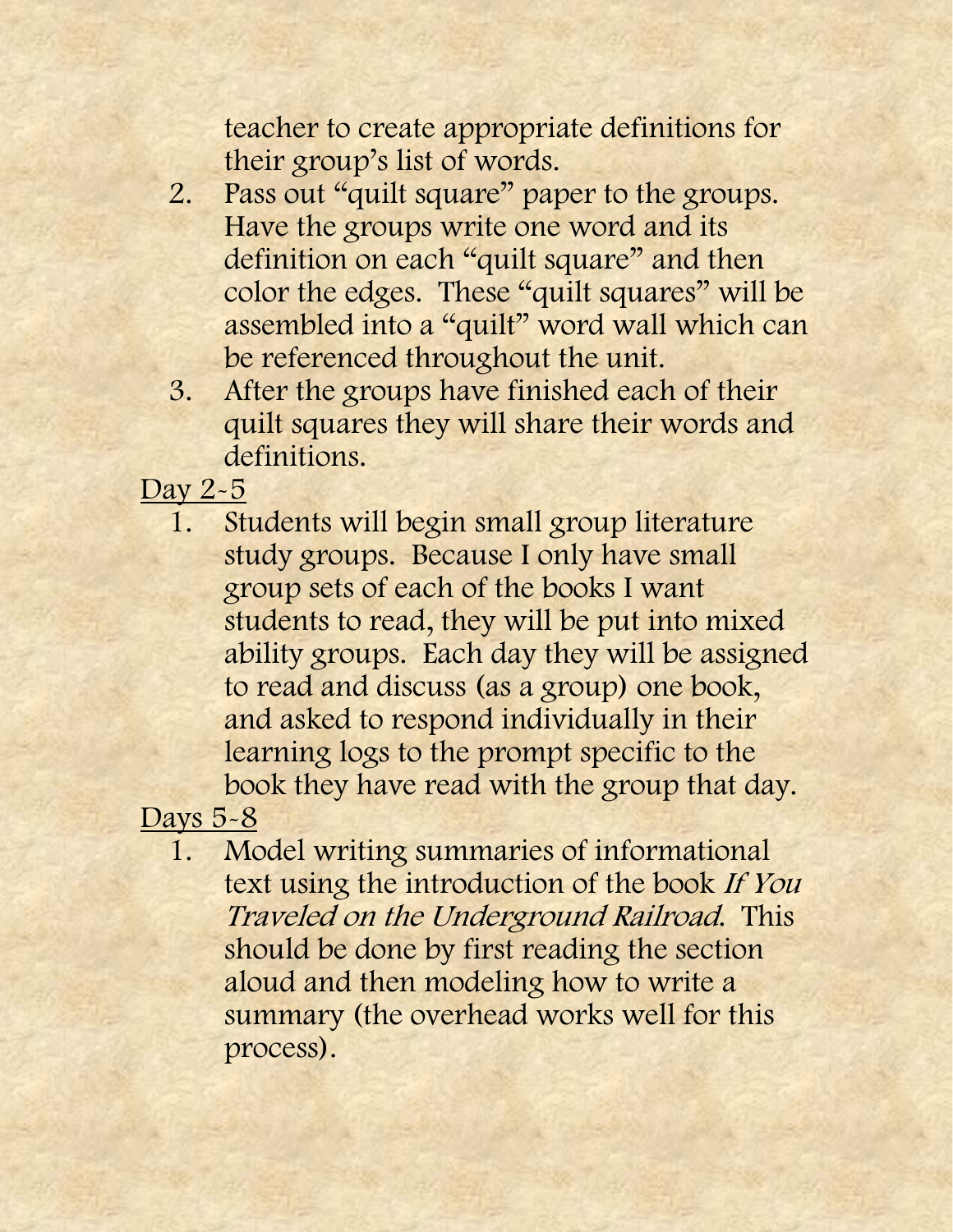- 2. Jigsaw the book If You Traveled on the Underground Railroad. To jigsaw a book means to divide it into smaller parts. Because this book is divided into several small vignettes it is easily jigsawed. Each child should be given his/her part, and asked to write a rough draft of a summary.
- 3. Once a student completes a rough draft, a teacher needs to look over it to check for accuracy and completeness. Then, students should word process their summaries.

Day 9

- 1. Introduce students to the media of oil pastels. Explain that since most slaves traveled at night black paper will be used for the illustrations. Discuss how this media will stand out well on black construction paper.
- 2. Students will then be allowed to create an illustration that goes along with their summary for If You Traveled on the Underground Railroad.
- 3. After the illustrations are complete, glue the summary to the back of the illustration to be assembled into a class book.

Day 10

1. Explore the website:

[www.nationalgeographic.com/railroad/](http://www.nationalgeographic.com/railroad/) using the mobile laptop lab (for individual students) and/or a projector attached to the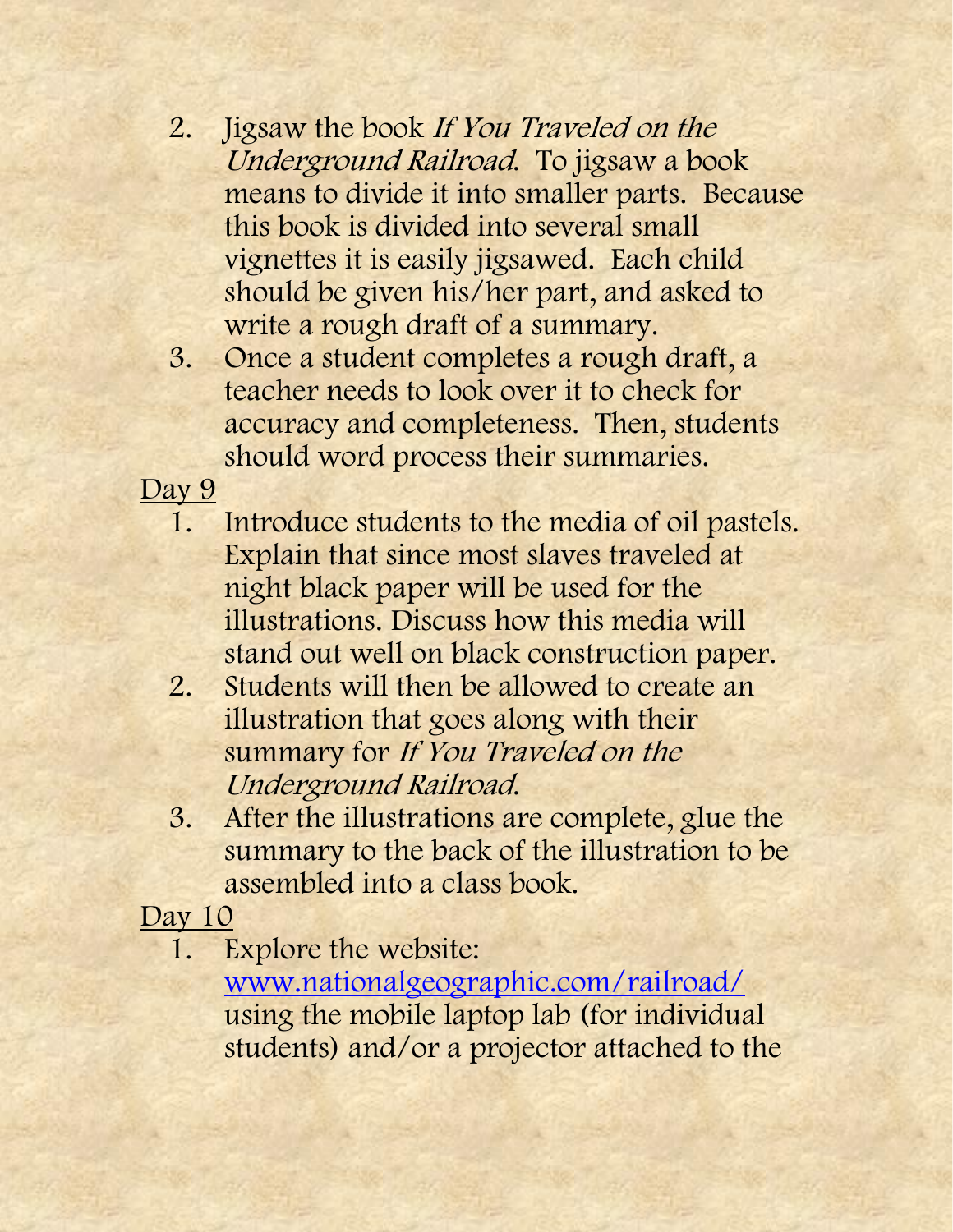teacher laptop (for guidance/whole group exploration).

Day 11

1. Read and discuss Kids Discover - The Underground Railroad

Day 12

Open Response Question – Assessment Final Learning Log Entry – What are the three most important things you learned about the Underground Railroad? What do you still wonder? – Assessment

Assessment:

**Examing Log Responses** 

**Vopen Response Question** 

 **\* Teacher observation** 

## Open Response Question and Rubric:

Describe the Underground Railroad (UGRR) using each of these key terms related to the UGRR. Be sure to explain what each of these key terms means as they relate to the UGRR. Key Terms:

Slaves Master Mistress Conductor Passenger Station Master **Station Drinking Gourd** 

| • All explanations are clear and complete.<br>• There is evidence of clear understanding of the concept. |
|----------------------------------------------------------------------------------------------------------|
|                                                                                                          |